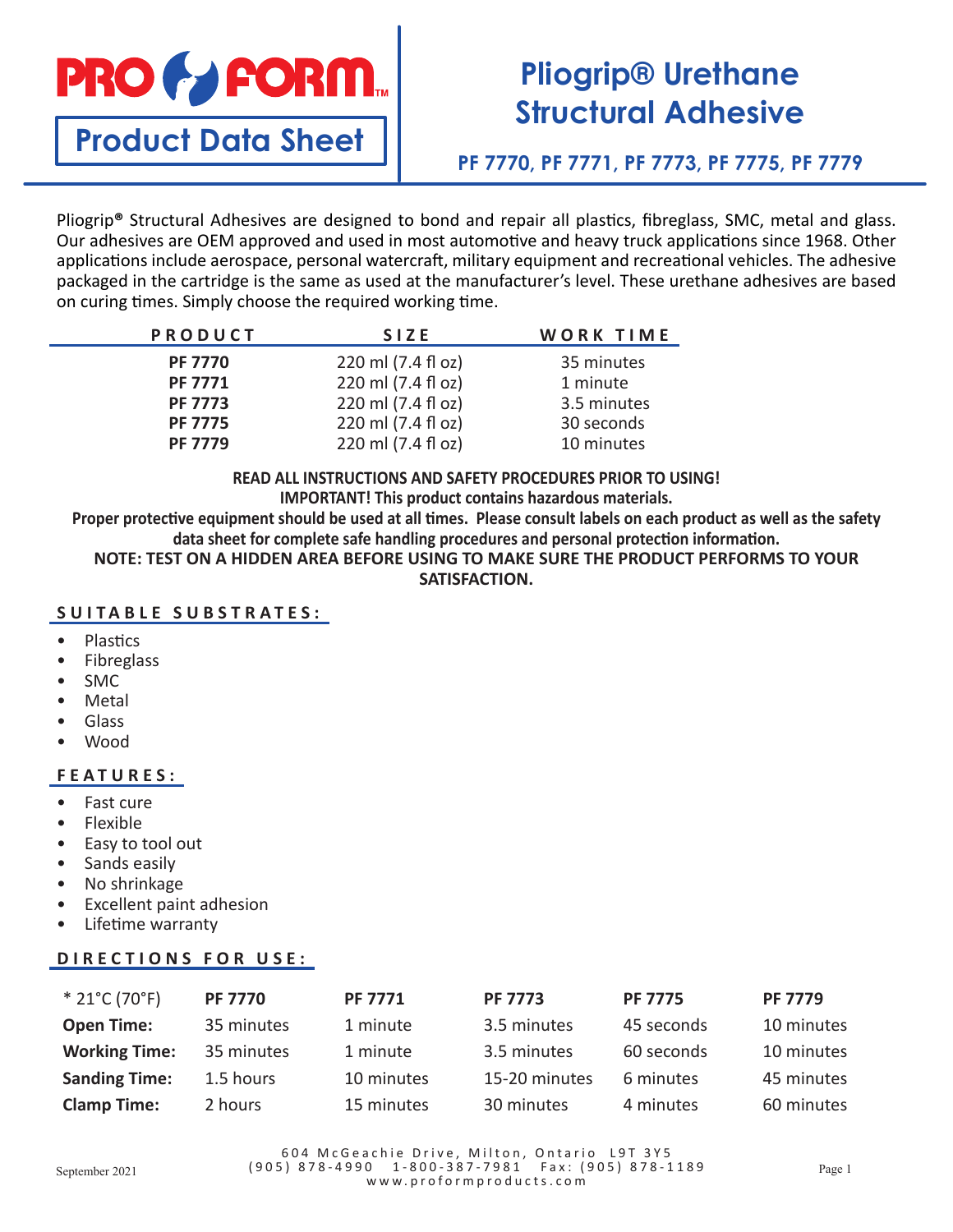

**Product Data Sheet**

# **Pliogrip® Urethane Structural Adhesive**

**PF 7770, PF 7771, PF 7773, PF 7775, PF 7779**

Read carefully instructions sheet included before proceeding.

- 1. Remove plastic lid protector. Open cartridge by breaking off the tip with a flat screwdriver removing both plugs.
- 2. Place cartridge into channels on dispensing gun.
- 3. Work trigger until both plungers are snug against bottom plugs. Pre-dispense 5 cm (2") of product making sure both sides are equalized and color of the product is uniform. Dispose of this material.
- 4. Attach mixing nozzle to cartridge and apply product. When application is completed, do not remove mixing nozzle. Store for future use.
- 5. Always check for any solids build up in the area of cartridge head/nozzle, if contaminants are visible, change nozzle.
- 6. Use a new mixing nozzle when re-used. Always use applicator gun and mixing nozzle to mix material. Do not mix by hand.
- 7. Store cartridges at temperature between 18°C to 35°C (65°F to 95°F).

## **PLASTIC STRUCTURAL REPAIR**

### **Repair Procedure:**

- 1. Clean the damage area using a prep solvent.
- 2. Prep the Class A damage area using 36-50 grit sanding discs on angle grinder to open up the hole and round off the edges.
- 3. Round off damage edges with 80-grit sanding at low speed. Remove any melting on the surface. Surface appearance should have a dry fuzzy feel. Note: V grooving will cause a bull's eye in the repair.
- 4. Using an 80-grit sanding disc, sand the back side 2-3 inches larger than the damage area.
- 5. Blow off with clean, dry air. Note: Do not use cleaners after the surface has been sanded.
- 6. Apply a thin coat of Adhesion Promoter, allow 5-10 minute flash.
- 7. Cut Bumper Reinforcing Mesh one inch larger than the damage area. Remove reinforcing mesh from plastic and apply to the back side.
- 8. Remove the cap of the adhesive cartridge by prying the uppermost slot with a flat screwdriver.
- 9. Properly place the cartridge into the gun. Prior to attaching the mixer, dispense a small amount of adhesive to ensure both sides flow evenly.
- 10. Attach mixer, and dispense two inches of adhesive for proper mixing.
- 11. Apply a Plastic Repair adhesive on the back side. Smooth out with spreader.
- 12. Depending on work time, immediately apply adhesive to the front side, and level out.

NOTE: If adhesive from back side starts to set up on the outer surface, STOP, and allow to fully cure. Use finishing cream for final skim coat.

### **PLASTIC PANEL REPAIR**

### **Panel Preparation:**

- 1. Vehicle should be at room temperature before beginning any repair. Applying heat to the damage area will ensure all moisture is out of the fibers.
- 2. Use wax and grease remover before sanding the repair area. **Note:** Do not allow solvent to absorb into fibers.
- 3. Sand the back side with 80-grit sandpaper. Blow off with clean, dry air.
- 4. Grind the front side, and open up the damage area. Round off the edges about one inch beyond the cracked area (see Illustration 1).
- 5. Blow off with clean, dry air.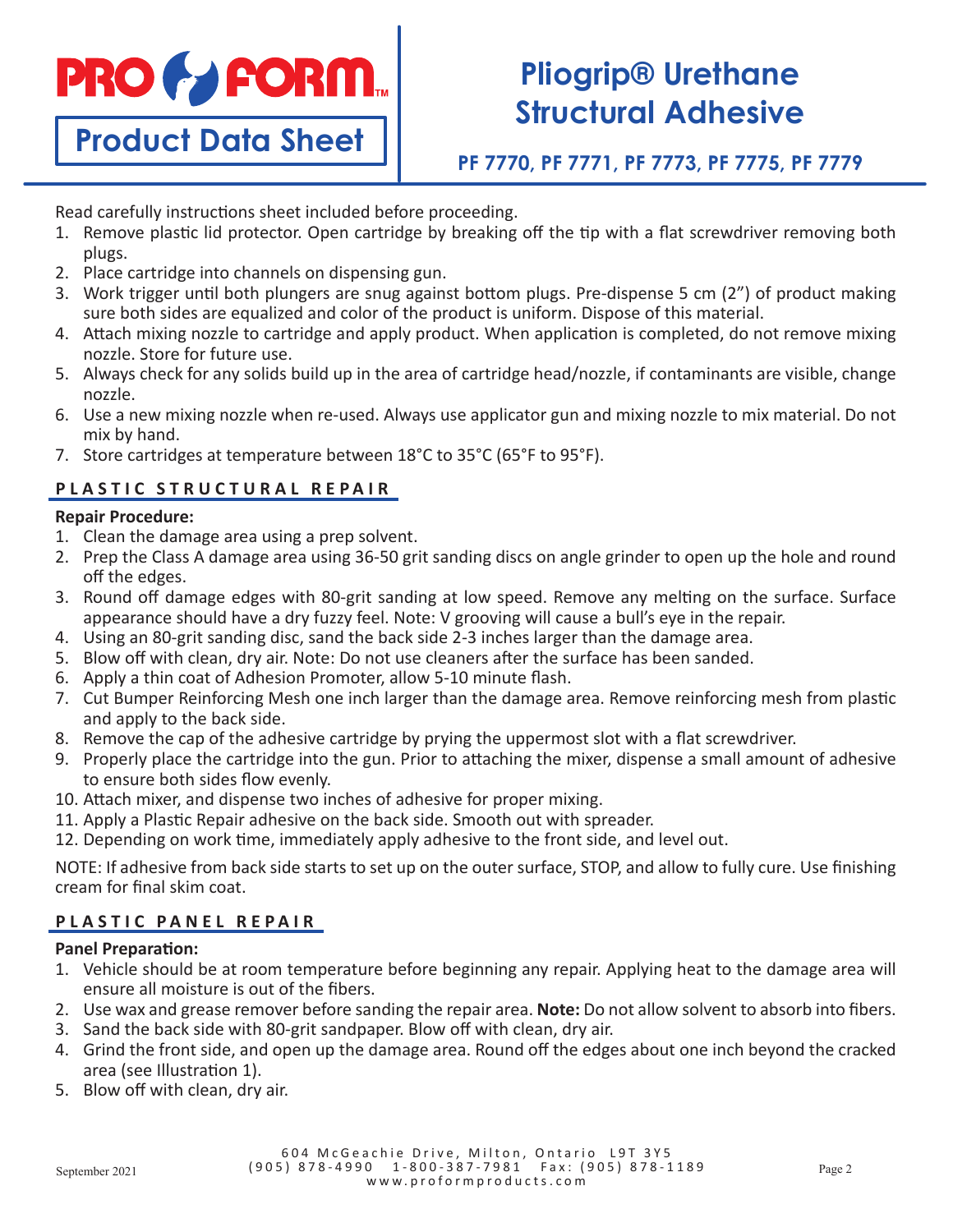

**Product Data Sheet**

# **Pliogrip® Urethane Structural Adhesive**

**PF 7770, PF 7771, PF 7773, PF 7775, PF 7779**

### **Backer Patch:**

- 1. Cut a piece of Fiberglass Reinforcing Cloth 1 inch larger than the damage area.
- 2. Place a piece of masking tape over the front side of repair area.
- 3. Remove the cap of the adhesive cartridge by prying the uppermost slot with a flat screwdriver. The cap may be retained for future storage.
- 4. Properly place the cartridge into the gun. Dispense a small amount of adhesive to ensure both sides flow evenly. Dispense the proper amount onto a mix pallet and mix by hand with a spreader.
- 5. Apply a generous amount of adhesive to the back side, and spread out smooth. Lay the pre-cut fiber reinforcement onto the adhesive and saturate with a spreader. Once smoother out, apply a thin top coat, and spread smooth.
- 6. Apply heat with a heat gun or heat lamp for 10-15 minutes at 180°F.

### **Cosmetic / Class A Side:**

- 1. Remove the tape from the front side, and sand out any of the adhesive, tapering into the backing patch.
- 2. Build a pyramid reinforcing patch on the front side with a minimum of two to three layers. This step is very important as the repair area needs to simulate the original panel for expansion and contraction. This will eliminate halos and bull's eyes.
- 3. Cut the first piece slightly smaller than outer edge of the repair area. The next two pieces need to be smaller than the first.
- 4. Apply a thin coat of adhesive to the repair area. Lay the smallest piece on first, and saturate with a spreader, making sure no air is trapped between the cloths. Next, apply another thin coat of adhesive, and lay the next larger piece in, and follow with largest piece. Apply a final top coat, and smooth out.
- 5. Apply heat with heat gun or heat lamp at 180°F for 10 minutes. Allow to cool.
- 6. Sand with 80-grit sandpaper, cutting slightly lower than the surface of the panel.
- 7. Apply a final coat for finishing cream and feather out into panel.
- 8. Apply a heat lamp for 30 minutes at 180°F. This will prevent shrinkage after paint bake.
- 9. Allow to cool, and sand with 80-grit sandpaper, working finer.

### **TECHNICAL DATA:**

|                            | PF 7770, PF 7771, PF 7773, PF 7775, PF 7779 |                    |  |
|----------------------------|---------------------------------------------|--------------------|--|
|                            | Part A                                      | Part B             |  |
| <b>Physical State</b>      | Viscous liquid                              |                    |  |
| Color:                     | <b>Beige</b>                                | Green              |  |
| Odour:                     | No data                                     | No data            |  |
| Solubility:                | Practically insoluble in water              | Insoluble in water |  |
| Flash point:               | >100°C (>212°F)                             | >93.4°C (200°F)    |  |
| Auto ignition temperature: | Not available                               | Not available      |  |
| VOC:                       | No data                                     | No data            |  |

#### **PRECAUTIONARY INFORMATION**

Refer to product label and Safety Data Sheet for health and safety information before using this product.

#### **SAFETY CONSIDERATION**

Safety Data Sheets are available at www.proformproducts.com or upon request at info@proformproducts.com. These